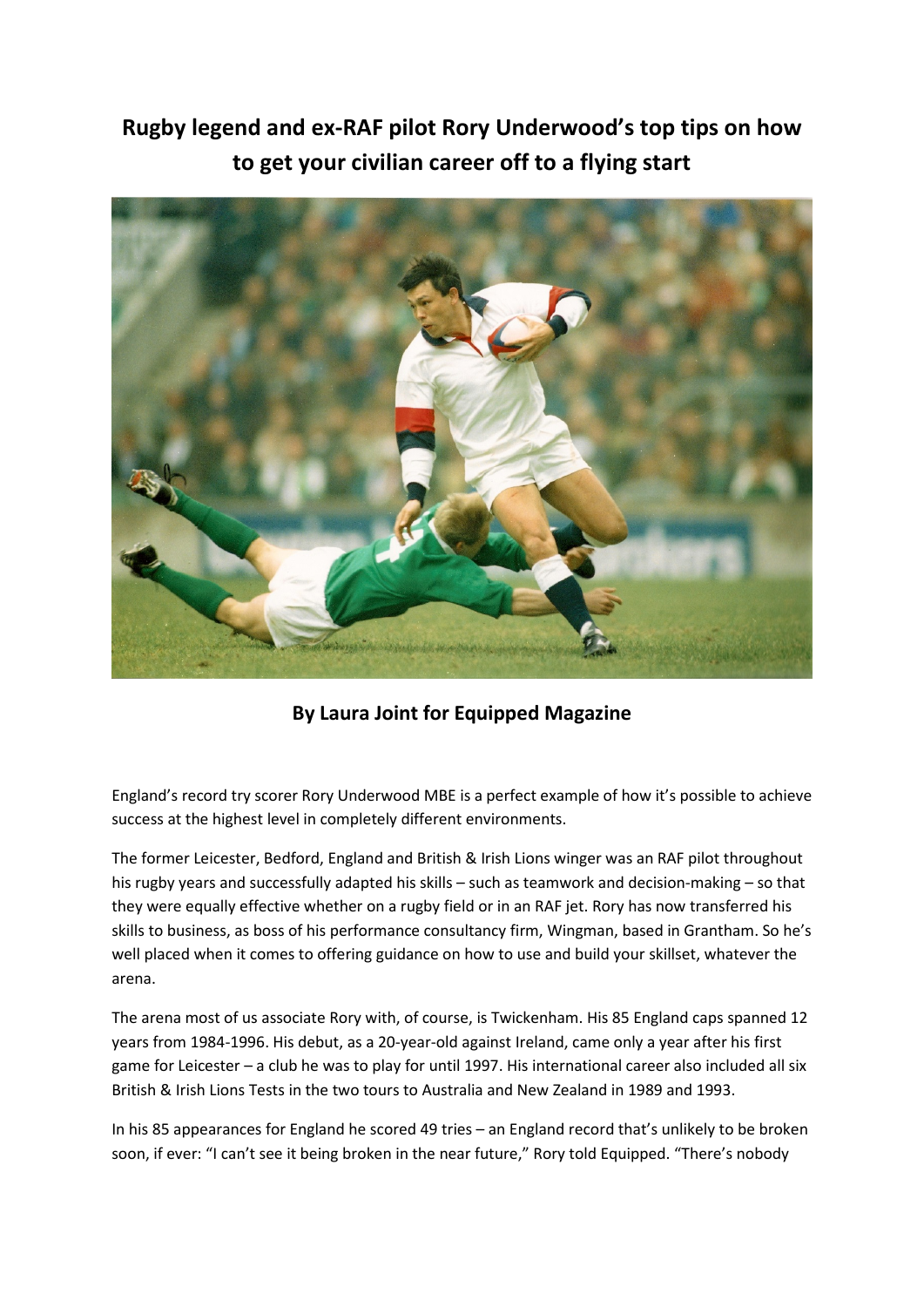currently playing who is anywhere near even second place in the list (Will Greenwood and Ben Cohen share second spot with 31 tries).

"From an England point of view, we're playing the big teams all the time so it's much harder to score tries. So no, I can't see it being broken. You've also got to be lucky with injuries. I was very lucky and only missed one England game in the whole time. Plus I was playing in a very successful side for twothirds of my time with England. That helped too."

Rory's being modest. The fact is that his rugby achievements ran alongside a successful career as an RAF Flight Lieutenant, which meant training had to fit in with his job: "That's how it was then. Rugby was an amateur sport and you had a job. For me, I was a pilot in the air force, flying jets, and playing rugby in my spare time. I joined the air force in 1983 and I started playing rugby for England in 1984. I finished playing rugby in 1996 and I left the air force in 2001. The best way to describe it is that I was a pilot in the air force and that was my job. My rugby was a hobby. It's all changed now because rugby has become a professional sport."

Joining the RAF was the only career Rory had in his sights when he was growing up in the north-east of England: "I loved flying. I just wanted to fly. Times were very different then. In the first part of my RAF career we were still in the Cold War."

Rory went through the fast jet system, getting as far as the Tornado. He then spent six years on 360 Squadron – an electronic countermeasures squadron – where he flew the Canberra T17. That was followed by four-and-a-half "fantastic years" flying the Hawk on 100 Squadron at RAF Finningley. Finally, Rory spent three years on the ground before finishing his RAF career with three years at Cranwell, flying the training aircraft, HS125 Dominie. He entered Civvy Street in 2001, after 18 years in the RAF.

"I don't fly at all now," said Rory. "I miss it big time. I don't get the time because my weekends are taken up with rugby. I've been on the board at Leicester Tigers as a non-executive director for the last seven or eight years and it's something I really enjoy. It's great to still be involved in the rugby set up and it's a different point of view, being in the boardroom as opposed to on the training pitch or playing."

Rory, 51, now runs Wingman – working with businesses to help them improve performance, effectiveness and efficiency at every level: individuals, teams and the overall business.

He also does talks for Deloitte at events attended by servicemen and women who are going through the transition process. And he has some tips for Equipped readers: "The one thing I would say is: Recognise that because you have been in the military, you have a fantastic skillset. Do not underestimate this. Know how much it is a benefit to you. So be confident that you have the skillset, but then understand how to use that in a civilian environment. This is the challenge. The worst thing you can do is to pile-drive into the civilian world and try to be a military type of person because it won't necessarily work.

"I do challenge civilian organisations as well to recognise how to get the best out of military people. For some people, when they first come out of the military it can be a very different environment, the culture is going to be massively different.